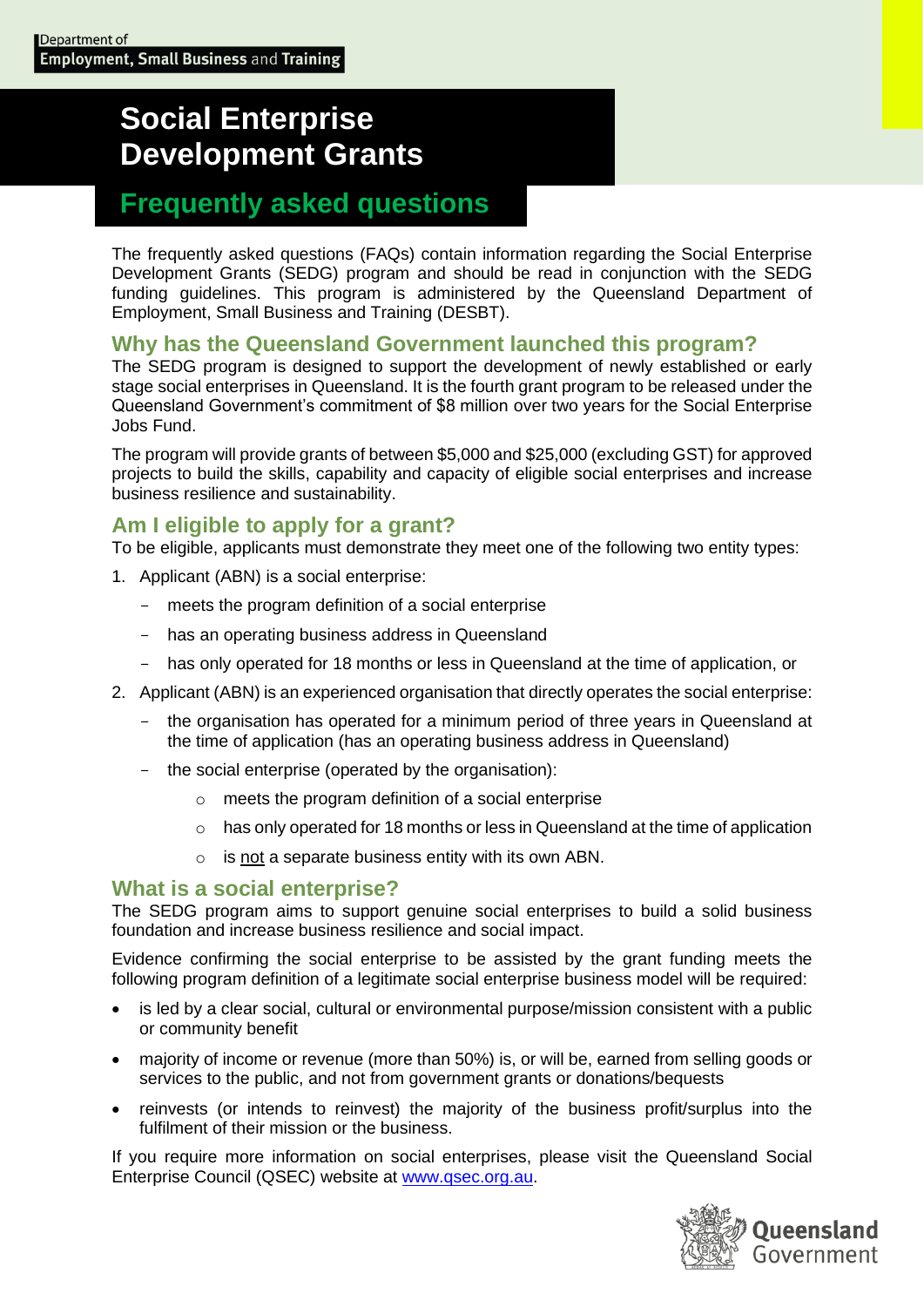## **Does the social enterprise have to be in place/operating?**

Not necessarily as DESBT may consider applications seeking funding to help develop a product or service.

However, it is important to note that as this grant is a limited life program with a finite budget, DESBT may prioritise applications based on demonstrated business potential including consideration of applicant experience and the extent of work already undertaken to research, plan and prepare a viable social enterprise business model.

All SEDG program evidentiary requirements will still apply and must be addressed in the application.

## **What evidence will I need to supply to confirm the social enterprise meets the program definition of a social enterprise?**

The applicant must supply one of the following:

- If the social enterprise is operating  $-$  a letter signed by a member of either CPA Australia, Chartered Accountants Australia & New Zealand, or the Institute of Public Accountants confirming: the primary intent for establishing and operating the social enterprise; the social enterprise is a commercial business that generates the majority of its income/revenue from selling goods or services to the public; and the social enterprise does (or intends to) reinvest a minimum of 50% of any profit/surplus in the fulfilment of their mission or the business
- If the social enterprise is not yet operating an Impact Statement signed by the applicant which addresses the following questions:
	- what impact are you trying to create?
	- what product or service are you creating to derive income?
	- what percentage of your profit will be going back into the cause or mission?

#### **Does the social enterprise require a certain business structure to be eligible to receive grant funding?**

No. This program is seeking to assist genuine social enterprises and is not limited to a specific type of business or legal structure.

Eligible structures may include:

- company limited by guarantee
- cooperative
- Aboriginal and Torres Strait Islander corporation
- incorporated association
- for-profit company
- sole trader.

There is also no required business or legal structure specified for the applicant that is an experienced organisation. Experienced organisations may include social enterprises, not-forprofit organisations and for-profit companies.

#### **Do I have to be located in Queensland?**

Yes. The applicant including the social enterprise must have an operating business address in Queensland.

#### **Do I need to be registered for GST?**

No. The applicant does not need to be registered for GST to be eligible for funding.

#### **How much funding is available?**

Total funding of \$600,000 will be available for grants under the SEDG program. The minimum and maximum grant amounts are \$5,000 and \$25,000 (excluding GST) respectively.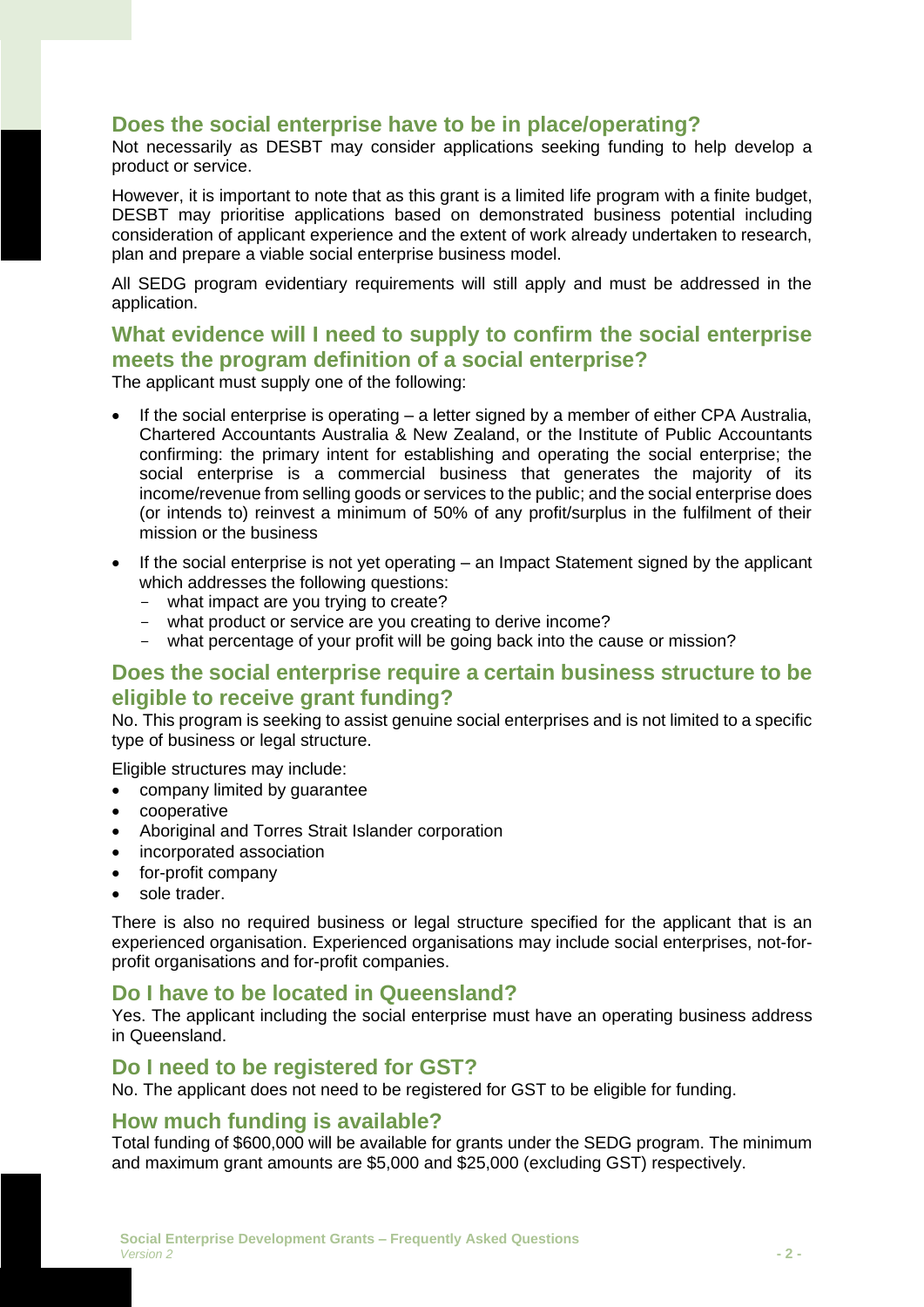Applications will not be considered if the grant amount sought is below \$5,000. If the grant amount sought is above \$25,000, the application may still be assessed but will be capped at \$25,000.

The application must include an itemised project budget which details how the grant funds will be spent if approved. A budget template for this purpose will be provided on the DESBT website when applications open.

#### **If I am awarded a grant, when will I need to complete the project?**

Projects are expected to be completed within a six-month timeframe from receipt of the DESBT approval letter, however longer time periods may be permissible if deemed necessary and will be subject to consideration and approval by DESBT.

#### **What can I spend the grant funds on?**

Grants will be provided for activities or expenditure that directly build the skills, capability, and capacity of the social enterprise, including:

- purchase of production equipment (e.g. catering, manufacturing) and digital equipment or systems (e.g. point of sale, 3D printers)
- buying consumables, resources or materials (e.g. goods or stock/inventory) directly related to a development opportunity
- training or coaching programs to develop business skills and knowledge (e.g. corporate governance, financial management, social impact measurement, investment readiness)
- engaging professional business or strategic planning advice (e.g. legal, accounting or financial services and industry advisors)
- developing marketing strategies including branding and market research (content or implementation costs/activities are permitted, but not advertising costs)
- website development and/or upgrades
- prototyping activity (e.g. product or service development, market testing, pilot).

#### **What can't I use the grant funds for?**

Projects will not be considered if funds are requested for the following activities or expenditure but not limited to:

- purchase of significant assets such as building or vehicles
- staff wages including remuneration of executive officers
- overseas or interstate travel
- day to day business operating expenses or ongoing business costs (such as payments for water, gas, electricity, rent, insurance, and loans)
- other recurrent costs such as established positions or core business functions (within the social enterprise and organisation if applicable)
- services delivered in-kind
- general fundraising requests
- retrospective payments for expenses incurred or for work undertaken, prior to funding approval (including projects already commenced or completed at the time of application)
- fees for any activities or equipment provided by related parties (such as companies with common shareholdings or directorship with the applicant, and employees or immediate family of the applicant)